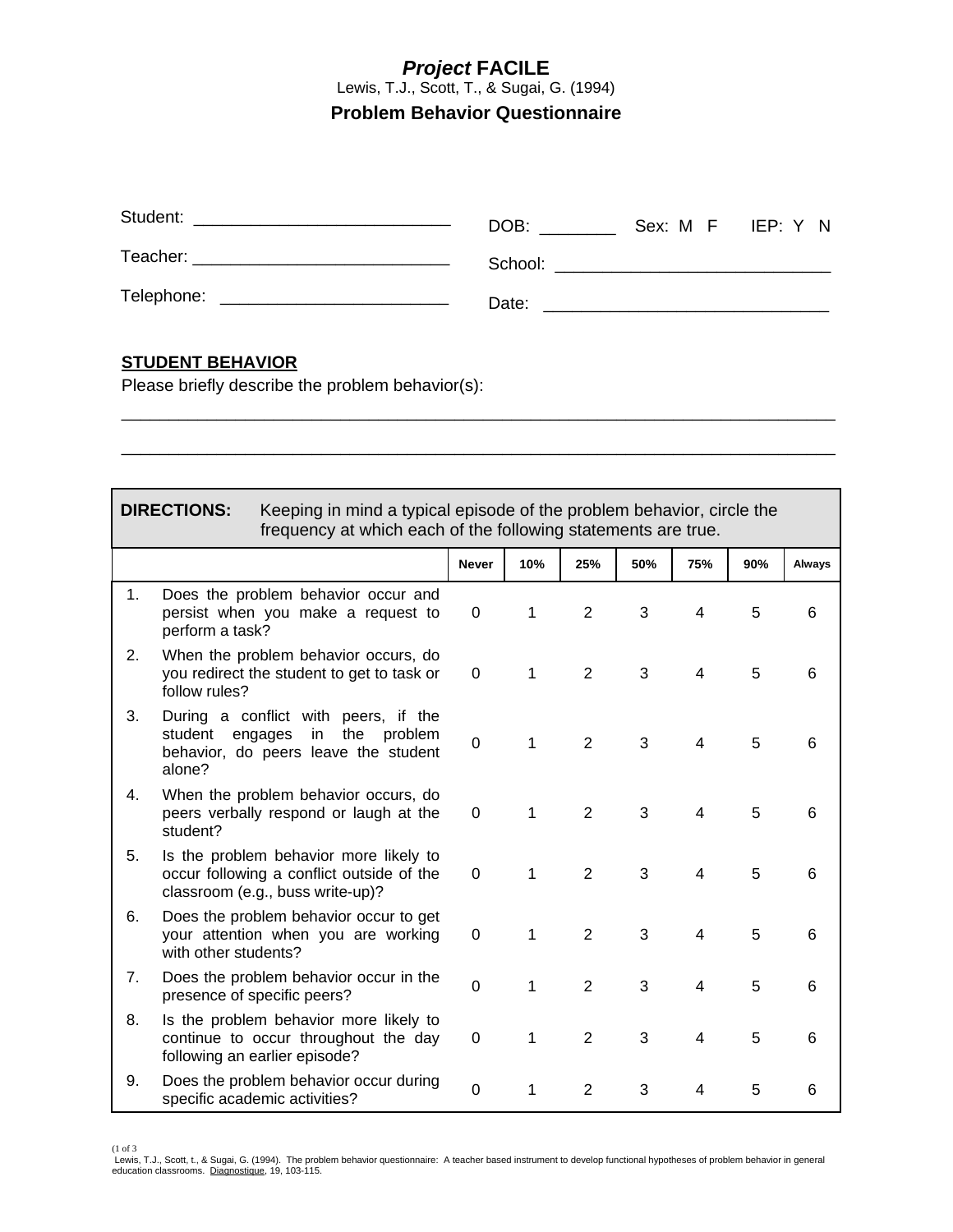## *Project* **FACILE** Lewis, T.J., Scott, T., & Sugai, G. (1994) **Problem Behavior Questionnaire**

|     |                                                                                                                          | <b>Never</b>   | 10% | 25% | 50% | 75% | 90% | Always |
|-----|--------------------------------------------------------------------------------------------------------------------------|----------------|-----|-----|-----|-----|-----|--------|
| 10. | Does the problem behavior stop when<br>peers stop interacting with the student?                                          | $\overline{0}$ |     | 2   | 3   | 4   | 5   | 6      |
| 11. | Does the behavior occur when peers<br>are attending to other students?                                                   | $\Omega$       |     | 2   | 3   | 4   | 5   | 6      |
| 12. | If the student engages in the problem<br>behavior, do you provide one-to-one<br>instruction to get student back on task? | 0              |     | 2   | 3   | 4   | 5   | 6      |
| 13. | Will the student stop doing the problem<br>behavior if you stop making requests or<br>end an academic activity?          | 0              |     | 2   | 3   | 4   | 5   | 6      |
| 14. | If the student engages in the problem<br>behavior, do peers stop interacting with<br>the student?                        | $\Omega$       | 1   | 2   | 3   | 4   | 5   | 6      |
| 15. | Is the problem behavior more likely to<br>occur following unscheduled events or<br>disruptions in classroom routines?    | $\Omega$       | 1   | 2   | 3   | 4   | 5   | 6      |

## **ADDITIONAL INFORMATION**

 $\overline{\phantom{a}}$  , and the contribution of the contribution of the contribution of the contribution of the contribution of the contribution of the contribution of the contribution of the contribution of the contribution of the

 $\overline{\phantom{a}}$  , and the contribution of the contribution of the contribution of the contribution of the contribution of the contribution of the contribution of the contribution of the contribution of the contribution of the

 $\overline{\phantom{a}}$  , and the contribution of the contribution of the contribution of the contribution of the contribution of the contribution of the contribution of the contribution of the contribution of the contribution of the

 $\overline{\phantom{a}}$  , and the contribution of the contribution of the contribution of the contribution of the contribution of the contribution of the contribution of the contribution of the contribution of the contribution of the

 $\overline{\phantom{a}}$  , and the contribution of the contribution of the contribution of the contribution of the contribution of the contribution of the contribution of the contribution of the contribution of the contribution of the

 $\overline{\phantom{a}}$  , and the contribution of the contribution of the contribution of the contribution of the contribution of the contribution of the contribution of the contribution of the contribution of the contribution of the

1. When does the problem behavior occur the most (e.g., during what activities or times)?

2. Where does the behavior occur most often?

3. How often does the behavior typically occur (e.g., number per period, daily, weekly)?